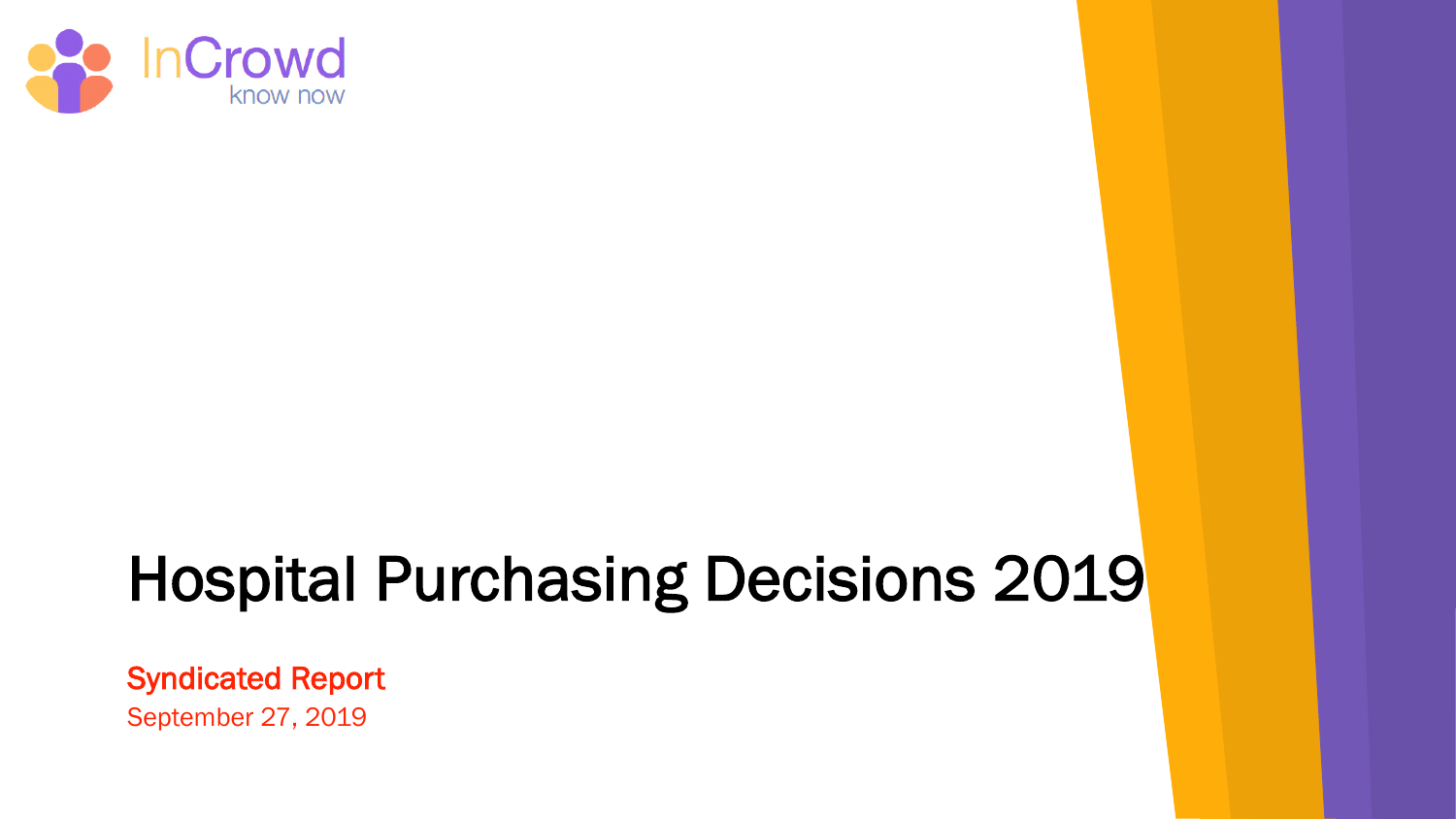# **PROJECT SPECIFICATIONS**

#### **Research Objectives**

- Understand the dynamics of purchasing decisions—requirements, price points of change, ways price points are paid for
- Examine the effect of value-based payment models on the hospital
- Explore important factors and barriers to making large-scale equipment purchases

#### **Methodology**

- ü **Method:** 9-minute microsurvey via InCrowd
- ü **Crowds:** Physicians and Purchasing Managers
- ü **Sample Size:** n=50 (Physicians n=25, Purchasing Managers n=25)
- ü **Fielding Period:** August 29 September 9, 2019

#### **Screening Criteria**

#### **Qualified respondents are US-based physicians and purchasing managers who…**

- Work primarily at a health system or integrated delivery network (IDN) (54% of sample), an independent community (24%) or academic (20%) hospital, or an accountable care organization (ACO) (2%)
- Is a final purchasing decision maker for medical devices, equipment, and supplies at their hospital (20% of sample) or is part of a team (e.g., value analysis committees—VAC) that makes purchasing decisions for their hospital's medical devices, equipment, and supplies (80%)
- Work at a hospital with at least 200 beds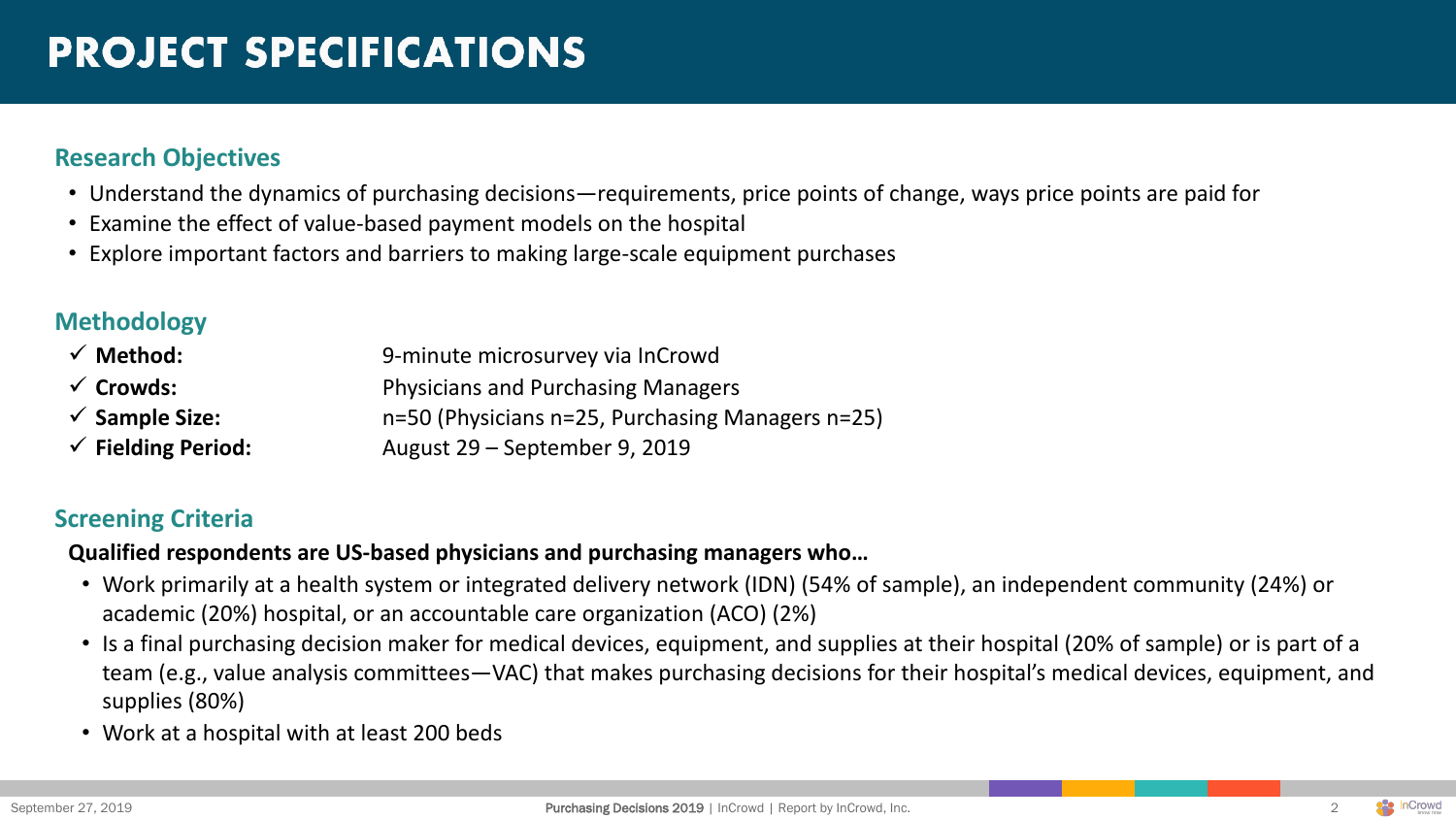# **KEY TAKEAWAYS**

- **As equipment price points increase, purchases become less frequent, more decision-makers need to be involved, and payments are more frequently planned and paid overtime. Activities change noticeably at the \$50,000 purchase price level.**
- **A majority of respondents report that value-based payments and pricing transparency have not changed or had an effect on purchasing decisions.**
	- $\checkmark$  Those who do report increases in value-based payments say that it has simplified the purchasing process and places a bigger **emphasis on long-term outcomes**
	- $\checkmark$  Those who have felt a positive impact from pricing transparency have said that the purchasing process is smoother and **easier**
- **Cost is not the most important factor when making purchasing decisions. Instead, the quality of the device is most important, followed by patient benefit/impact.**
- **Purchasers say that general pricing transparency and communication, device efficiency, long-term durability and device standardization are the best ways medical device manufacturers can make the purchasing process easier.**

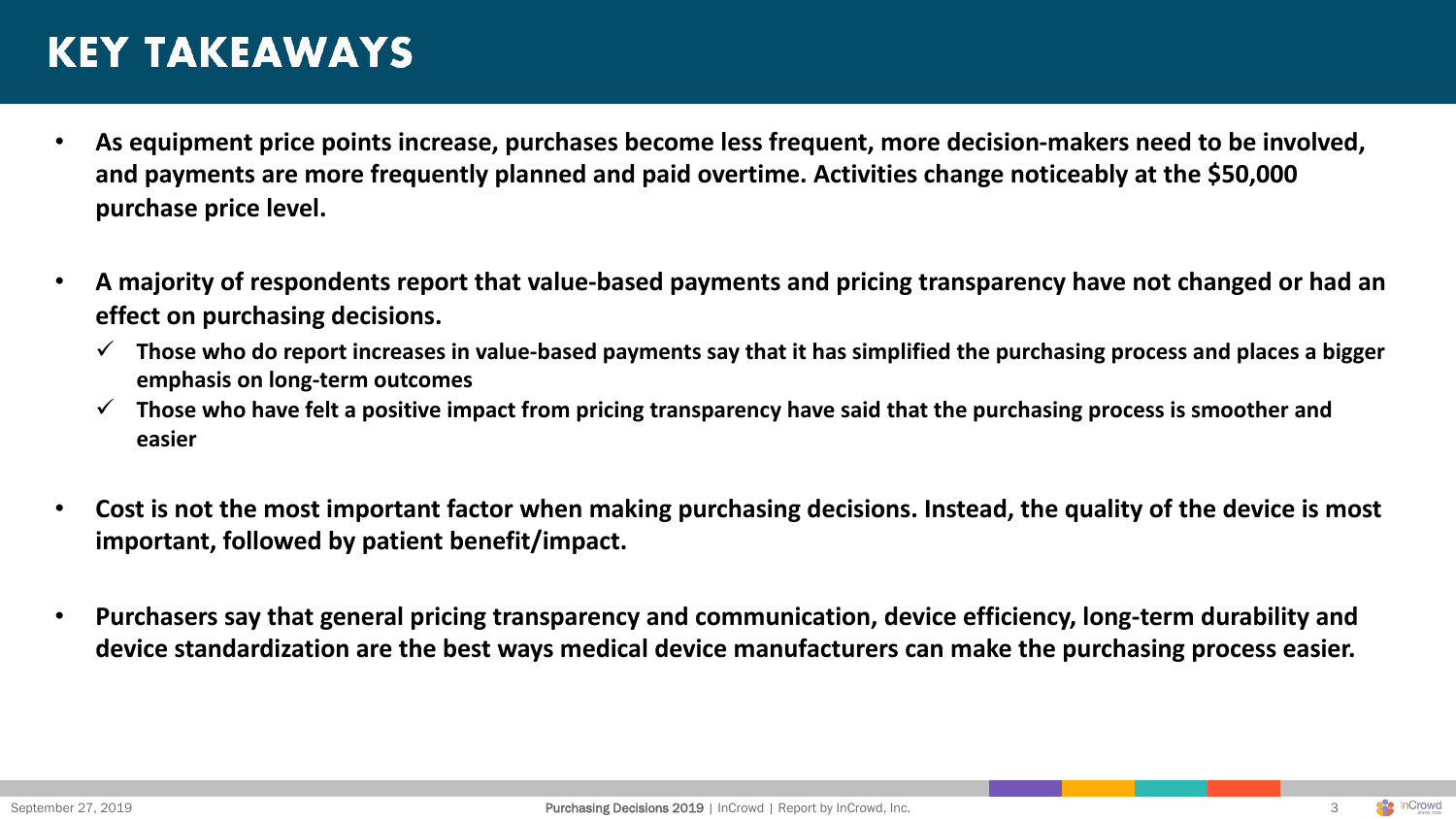As the cost of devices and equipment increases, the frequency of purchasing declines. Over half of purchases exceeding \$100,000 are made at most, every 6 months.

# **Frequency of Medical Device, Hospital Equipment, and Supply Purchases by Cost**



(% Respondents, n=50)



**Q1** Please select how often your institution makes purchases of medical devices, hospital equipment, and supplies that fall into each of the following dollar ranges.

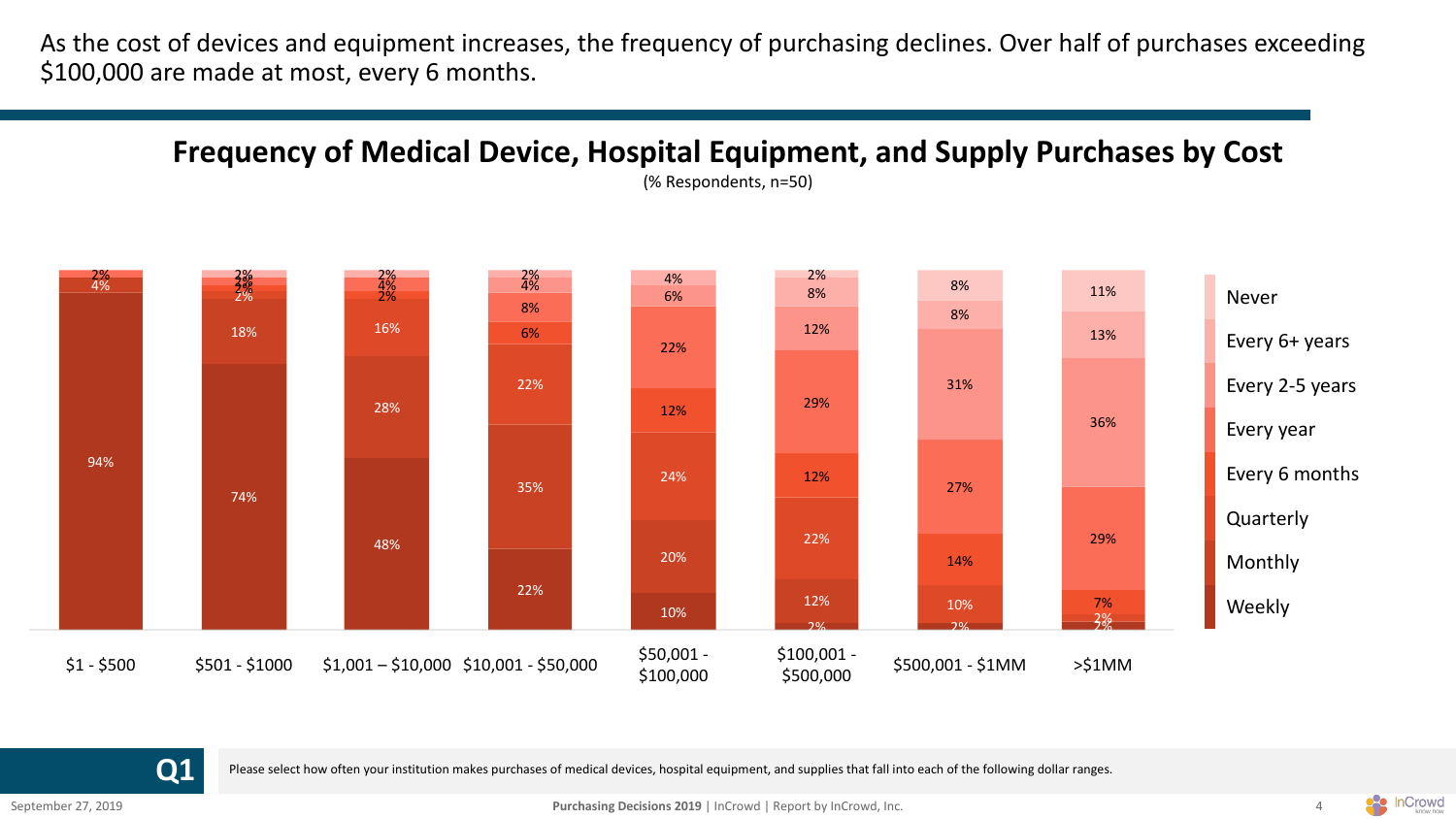For products exceeding \$50,000, over half of respondents say they would need to get committee approval before purchasing.

# **Hospital Personnel/Approval Required for Purchases by Cost**



(% Respondents, n=50)



C<sub>2</sub> Considering these same dollar ranges of medical devices, hospital equipment, and supplies, please select who is required to be involved in the purchasing decision.

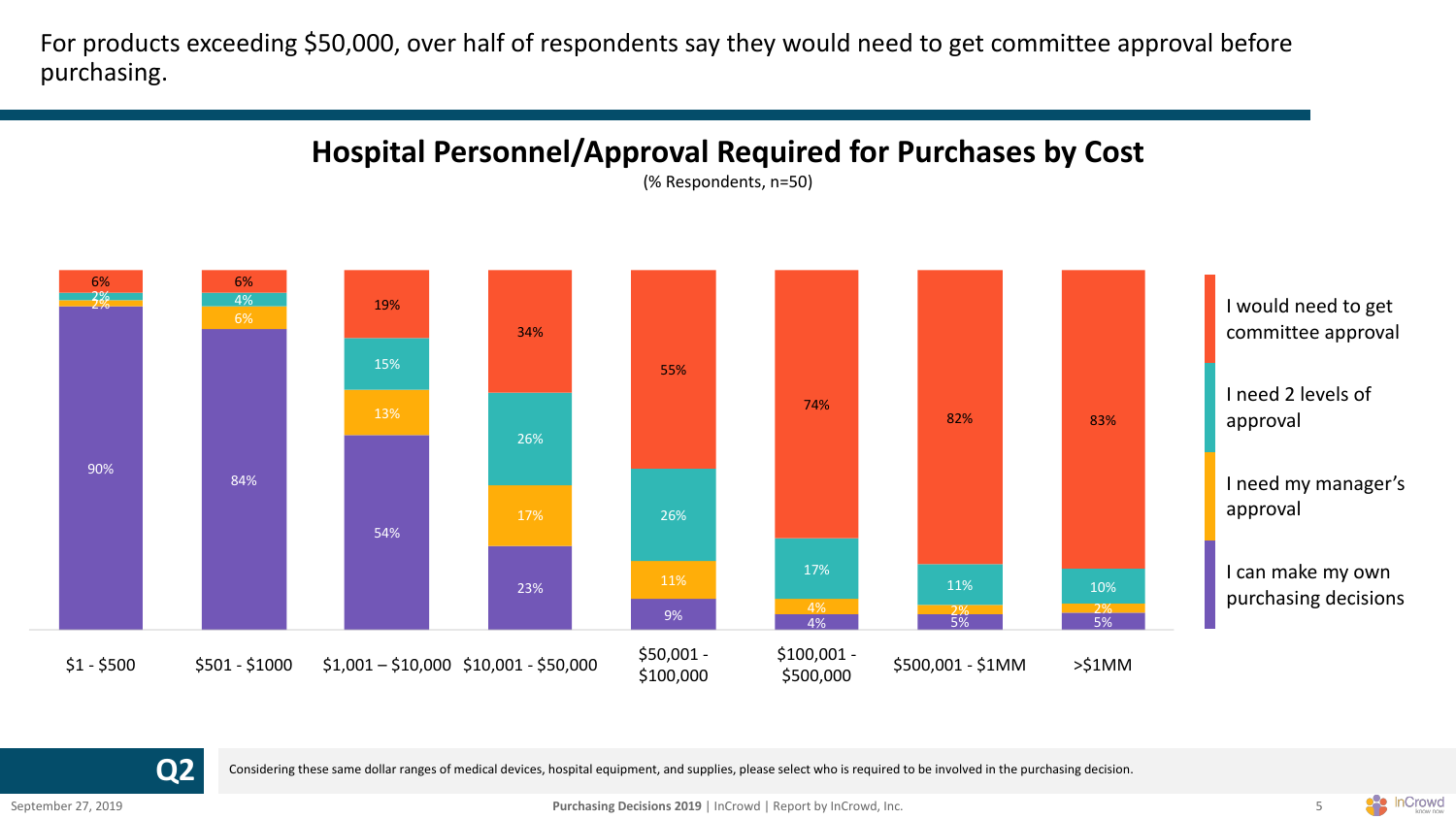Less than 10% of equipment purchased at any prince range was done using value-based payment.

### **Payment of Purchases by Cost**

(% Respondents, n=50)





Considering the number of purchases made in the last 2 years for each of the following dollar ranges, for what percent of them was each pricing model used.

**SAP InCrowd**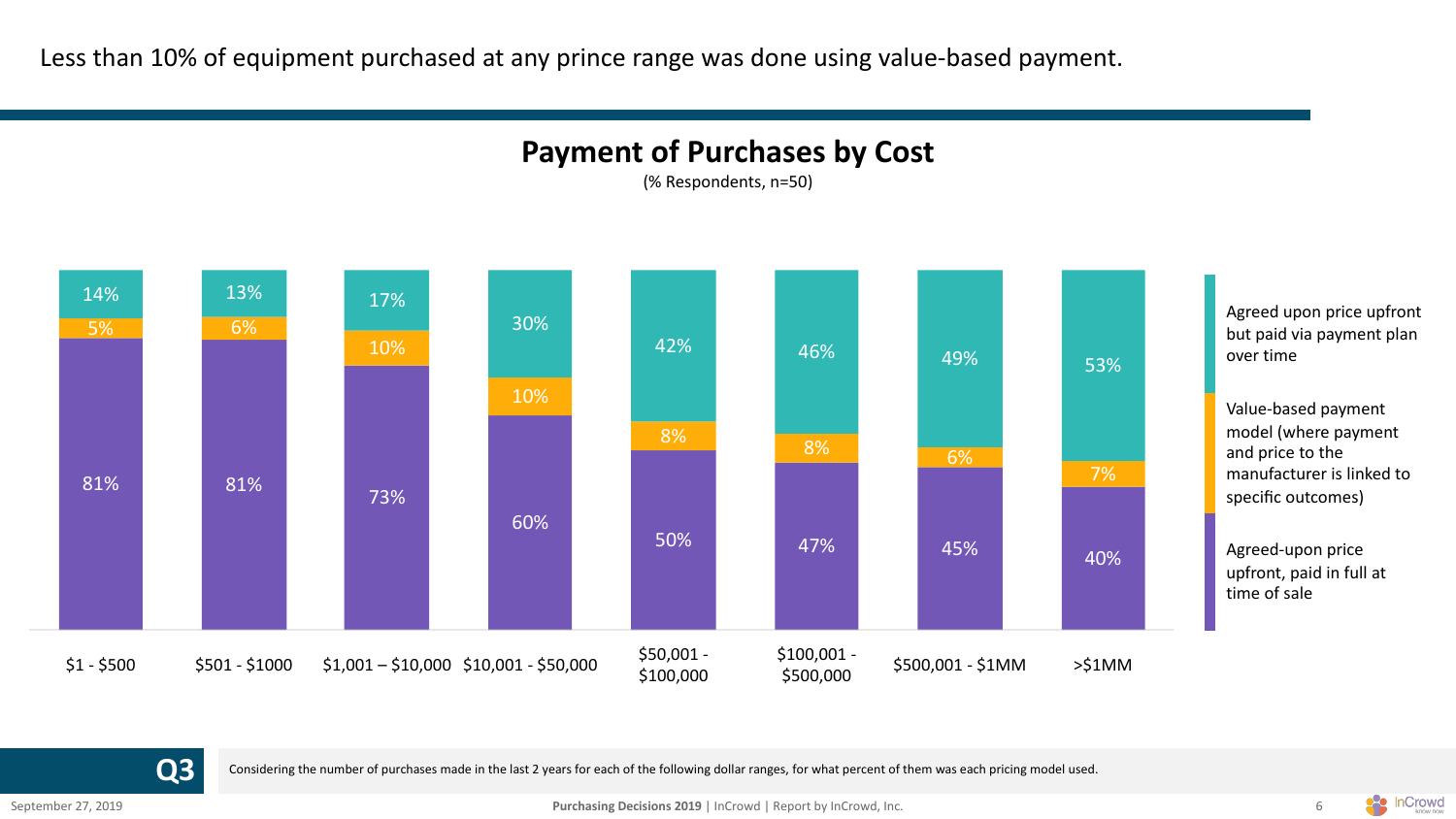While the majority say value-based payment models have not changed over the past five years, one-third of respondents say they have increased, impacting decision-making by simplifying the purchasing process and placing a bigger emphasis on long-term outcomes.



**Change in Value-Based Payment Models Over Past 5 Years** (% Respondents, n=50)

> and the contract of the contract of the contract of the contract of the contract of the contract of the contract of the contract of the contract of the contract of the contract of the contract of the contract of the contra *"It has made purchasing more cut and dry and simplified contracts by making bottom line dollar amounts more predictable and therefore more able to report."*

*"Assessment process has not changed significantly, it remains a collaborative endeavor combining contribution margin, IRR, strategic growth plans and SE/TOR targets."*

**"** *"Better analytics needed to monitor. More technology at the clinical bedside to capture the data. Better physician engagement. Greater focus on outcomes by all staff."*

How have value-based payment models for hospital purchasing changed over the last 5 years?<br>How has this impacted your purchasing decision-making?

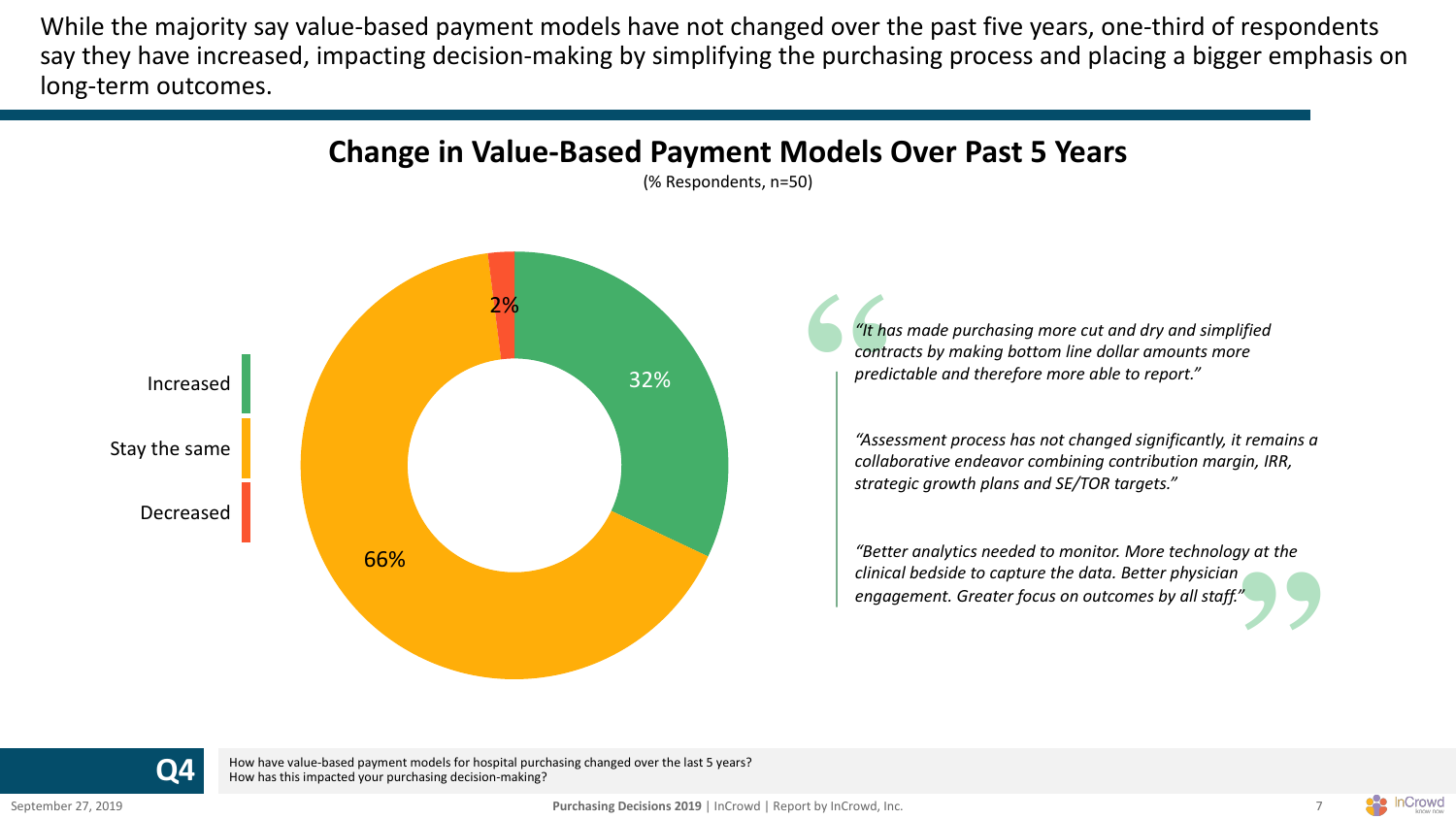Unaided, close to 70% of respondents say the new pricing transparency requirements have had little to no impact on purchasing decisions. Those who cite a positive impact say the process is now smoother, they are able to understand the value in every decision made and appreciate the improved communication with manufacturers.

## **Impact of New Pricing Transparency Requirements on Purchasing Decisions**

(Open-Ended Responses, n=50)



**Q5** How have the new pricing transparency requirements impacted your purchasing decision-making?

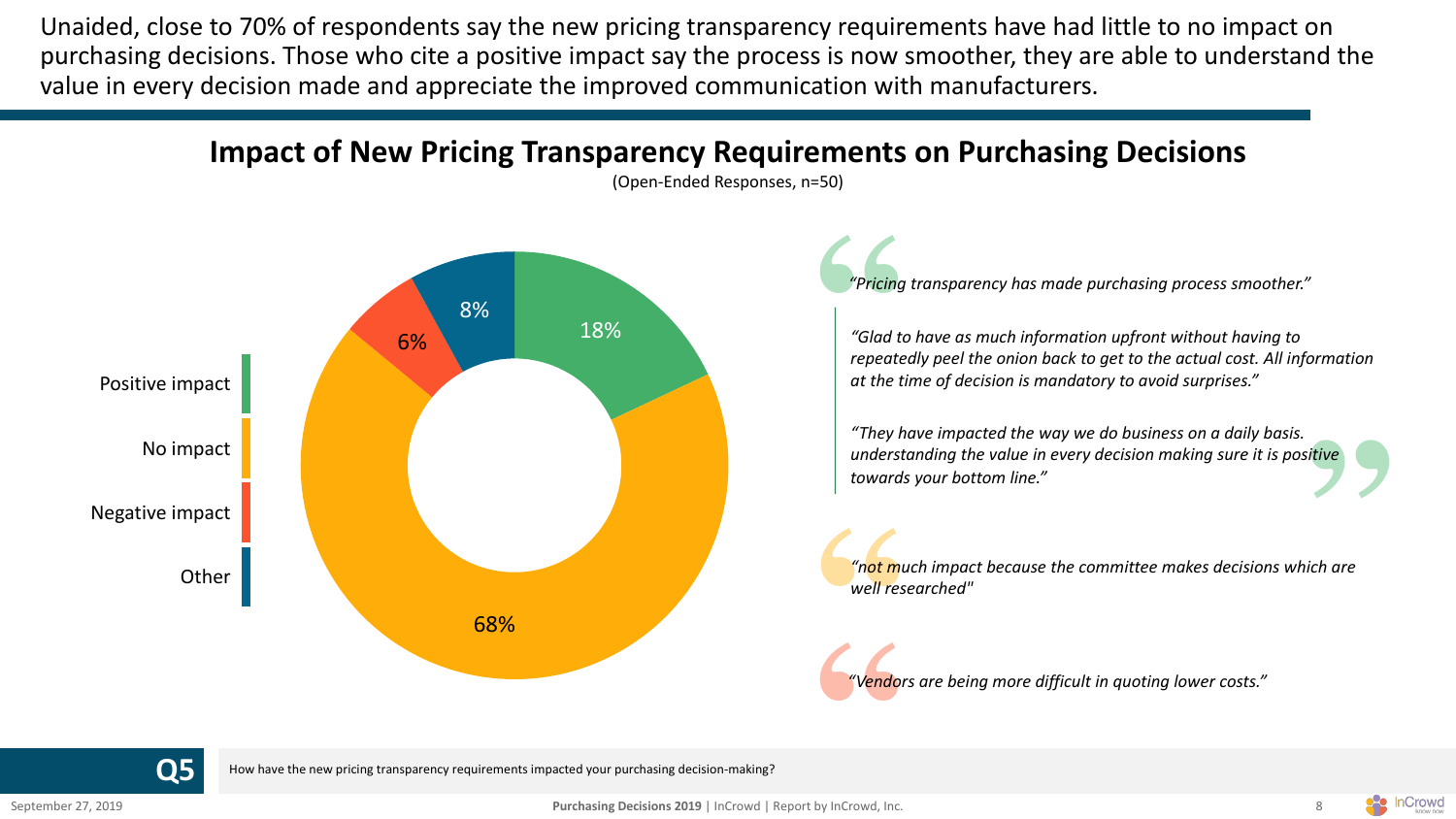Most influential factors on purchasing decisions include product quality, number of patients benefiting, and cost/coverage of the product. Compatibility with current products and role of the product within the hospital are also highly ranked by respondents.





Please rank the following factors based on importance when making a purchasing decision of equipment priced at \$100,000 or more.

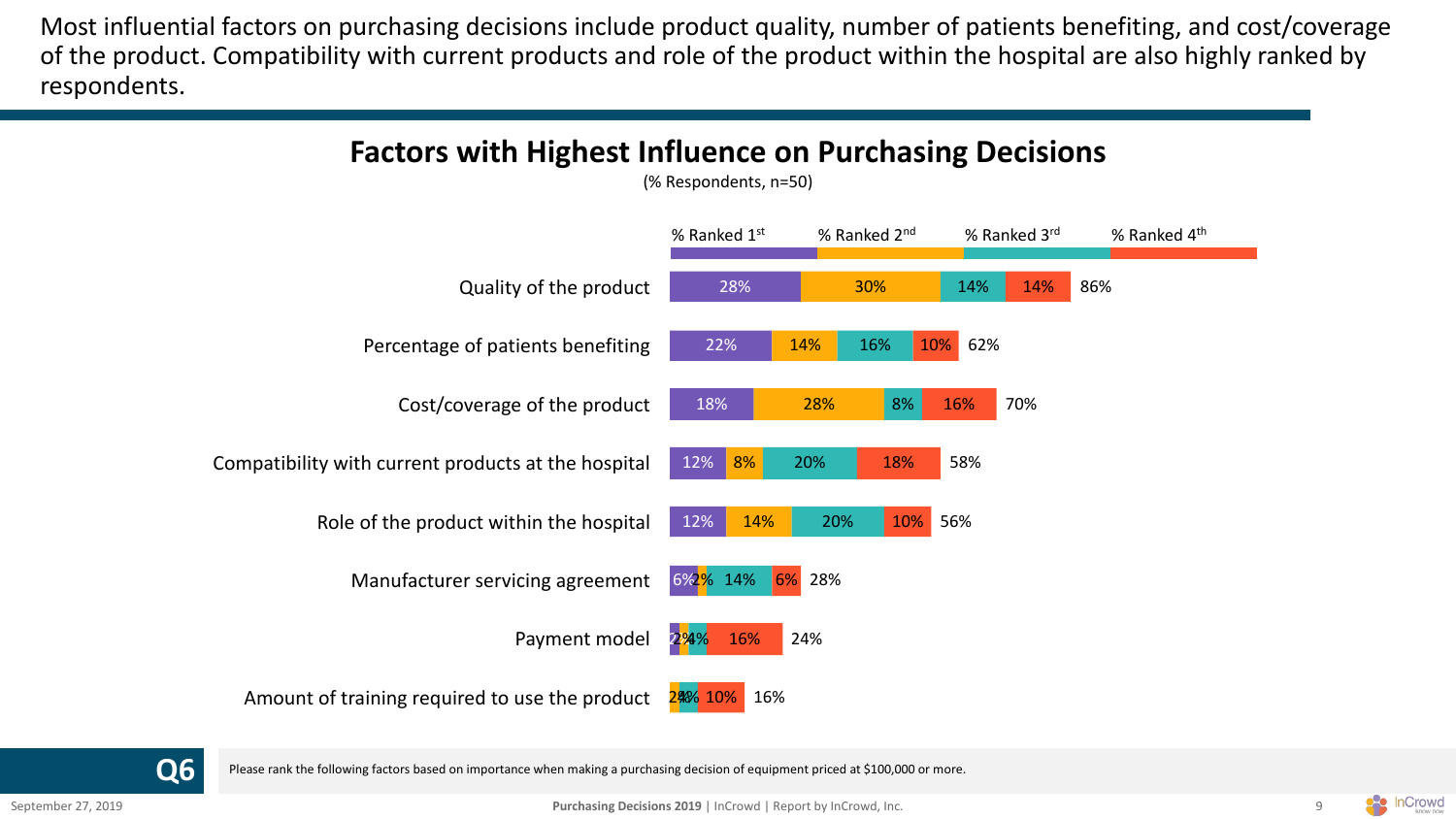When purchasing equipment priced at >\$100,000, respondents say the biggest challenges include justifying long-term value and use to hospital committees, working within budget constraints, and enduring lengthy evaluation timelines.

# **Biggest Barriers to Purchasing Equipment Priced at \$100,000+**

(Open-Ended Responses, n=50)

#### Justifying long-term value and necessity

Demonstrating the clinical benefit of new equipment to stakeholders continues to be a big hurdle for purchasing managers and physicians

#### Cost concerns and working within budget constraints

Aside from general funding concerns, respondents mention difficulties with getting budget approval when working across departments with competing priorities

#### Difficulty receiving approval from hospital committees

Ensuring compatibility and standardization across facilities is an involved process with many moving parts, making final approval a significant barrier

#### Lengthy evaluation and decision process

The timeline needed for all stakeholders involved to agree on which equipment to purchase can often be slow and arduous, which is discouraging for respondents

"Decisi"<br>
issue/p<br>
inform<br>
"Comp<br>
other f *"Decision makers understanding the whole issue/project. The parties involved given the information that meets all disciplines needs."*

*"Competing priorities, space and utilization concerns, other facilities concerns."*

*"Budget approval requires planning. Sometimes, people don't plan well."*

eing rolled<br>**"**<br>" *"Timeline to implementation for equipment being rolled out system wide, not just hospital specific."*



LESS

 $\mathbf O$ 

Aside from funding, what are the biggest barriers to purchasing equipment priced at \$100,000 or more at your hospital?

InCrowd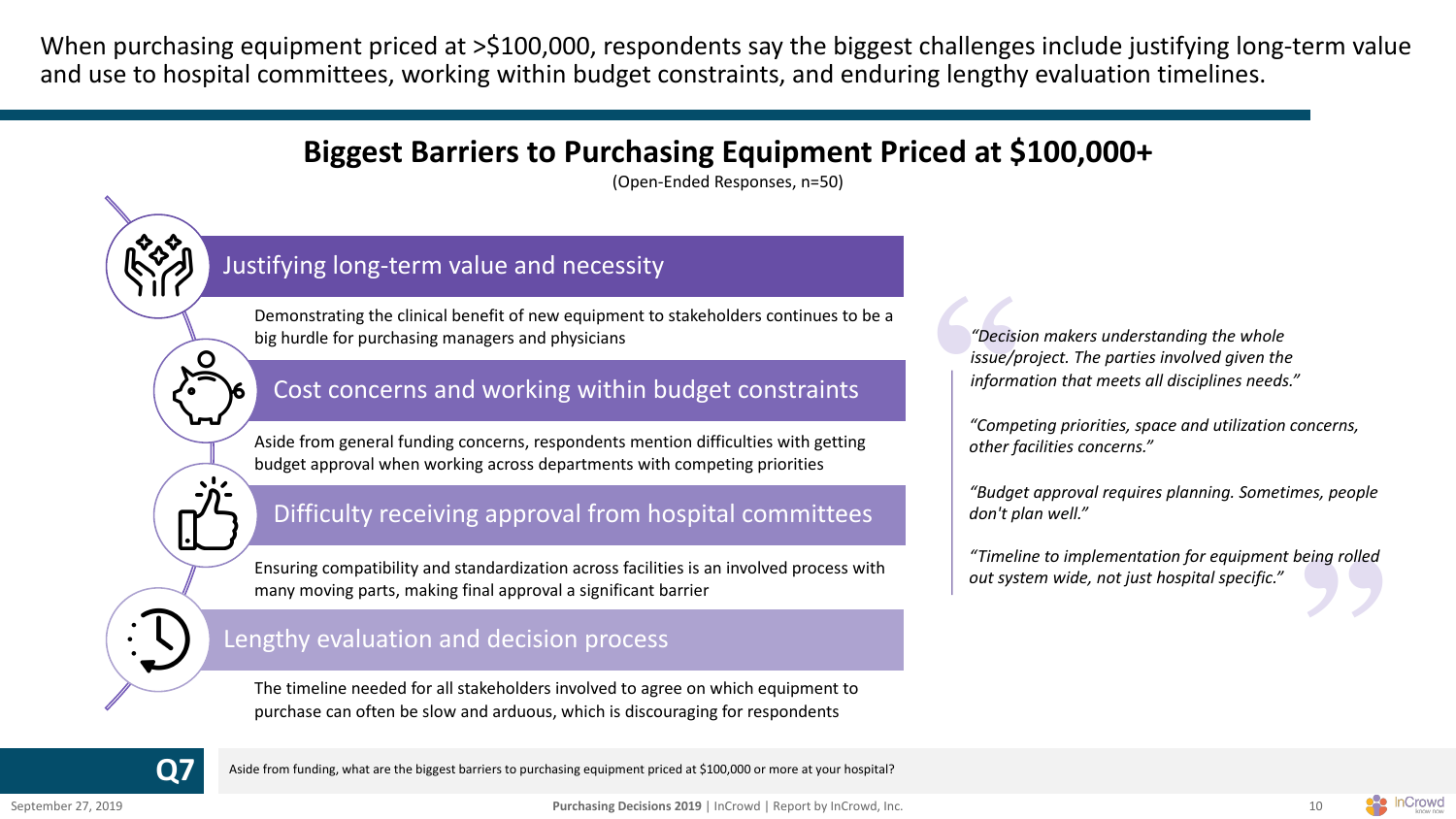**Hospital Service/Procedure Costs Most Difficult to Effectively Manage**

(Open-Ended Responses, n=50)





Given your experience, what services or procedures provided by your hospital/hospital system have costs that are often the most difficult to manage effectively?

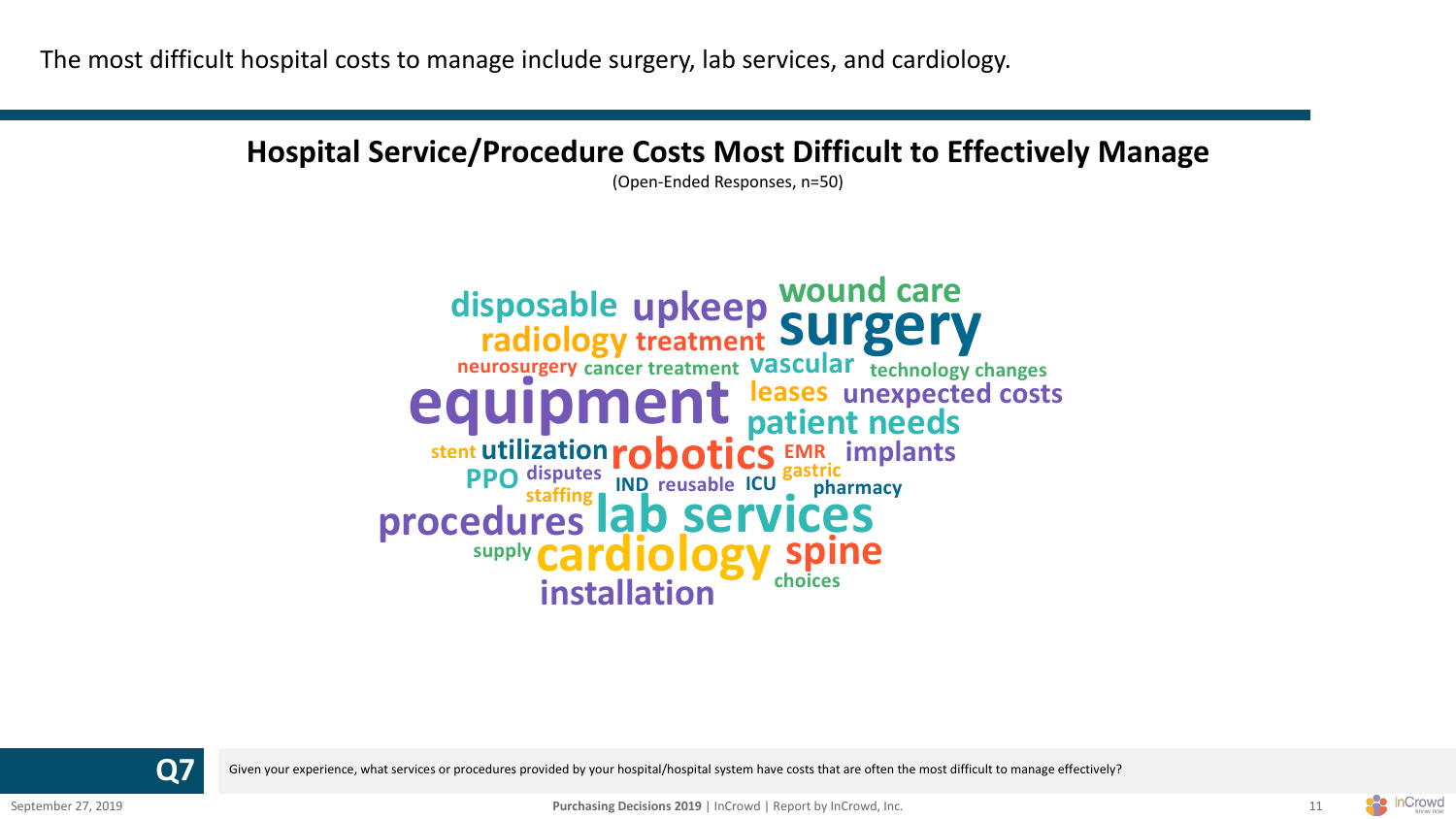Physicians and purchasing managers suggest general transparency from manufacturers with regards to pricing, device efficiency, and long-term durability. Clear communication and upfront pricing are key components in an easier purchasing process.

# **Suggested Improvements for Device Manufacturers to Ease Purchasing Process**

(Open-Ended Responses, n=50)

#### Transparent and flexible pricing negotiations

Physicians and purchasing managers want payment plans to be straightforward, amenable to discussion, and standardized for all buyers

#### Ensure device efficiency and durability

Manufacturers should provide proof that the equipment being sold is cost efficient for hospitals, as well as long-lasting and usable across multiple needs

#### Streamlined partnership between hospital and manufacturer

Clear communication and transparency between hospitals and manufacturers is the best way to build trust for a long-term future of consistent purchasing



**IIII** 

#### Standardize equipment across facilities

Respondents mention the standardization of equipment would assist in easing the often cumbersome purchasing process, and request product training and installation

*"Make each device multifunctional, more durable and reusable (surgical devices)."*

"Make<br>
reusab<br>
"Be ho.<br>
like a s<br>
aets to *"Be honest. Don't ever price a product used in the OR, like a sternal fixation plate, for more than the surgeon gets to do the operation."*

*"Provide the whole picture at once - patient benefit, physician acceptance, initial procurement costs, annual maintenance costs , disposable costs all in the initial delivery so as a ROI can be calculated quickly."*

pyruues,<br>den<br>ach - it *"Removing/deducting costs associated with upgrades, i.e. software functionality updates. Nihon Koden patient monitoring equipment has this approach - it reduces the risk of early obsolescence."*



**Q7** Apart from lowering costs, what is the one thing a medical device manufacturer could do to make the purchasing process easier?



nCrowd